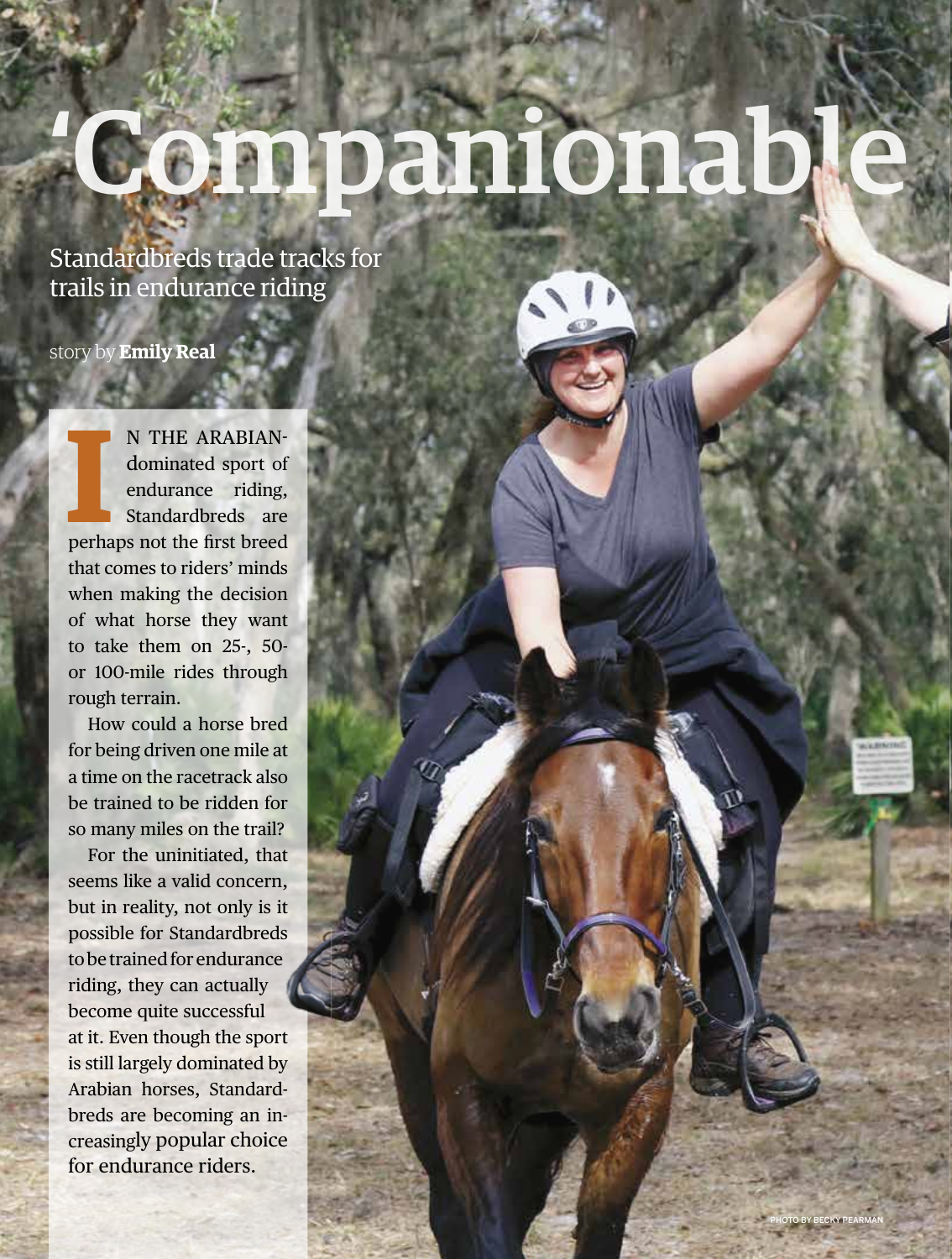# Sensibility

**WE DID IT! /** Molly Smith on her Standardbred Checknyouout (left) celebrates with Casey Hockman on Rebel after completing a 12-mile introductory ride at the Dunns Creek Winter Gallop in Florida this past January.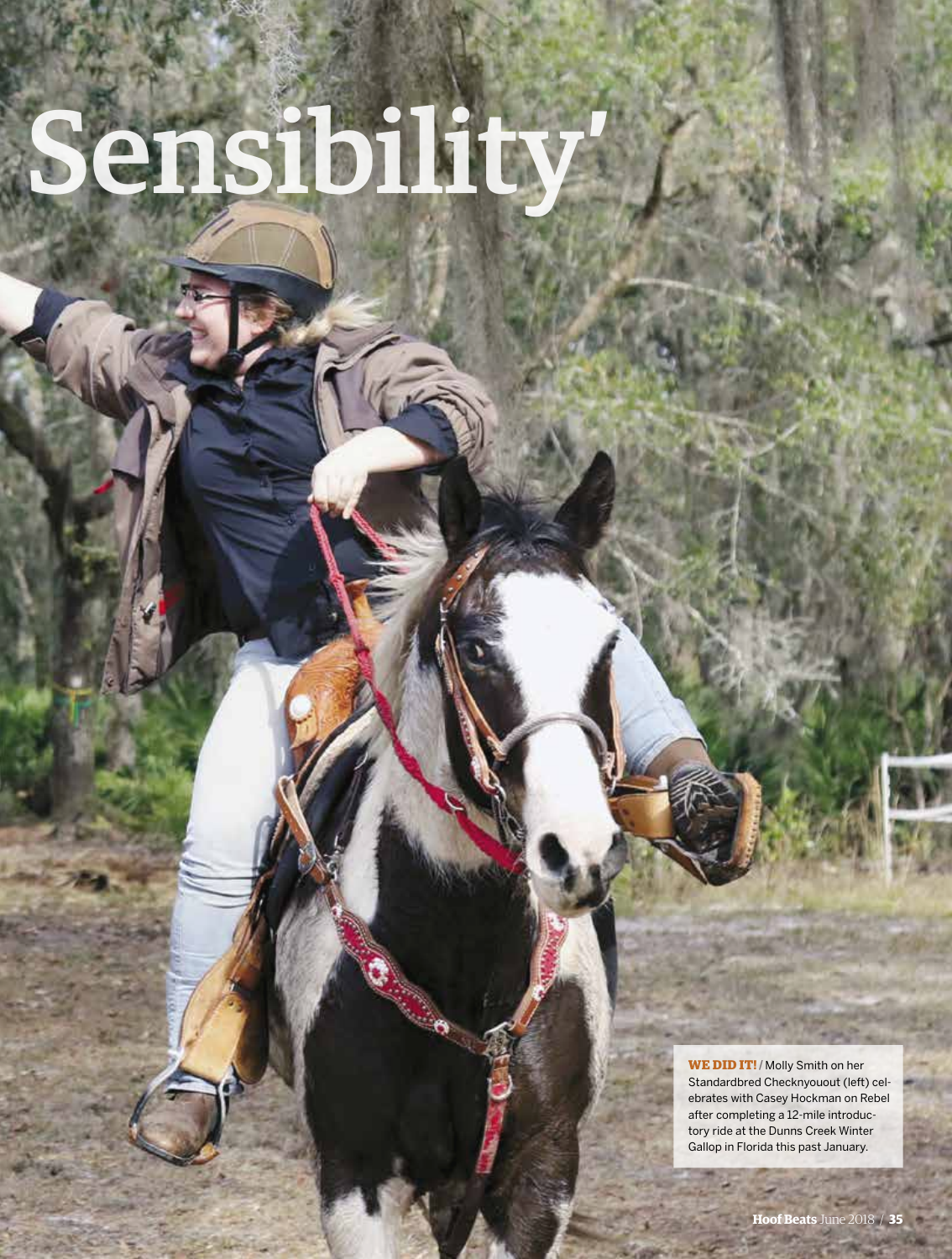'Companionable Sensibility'

 $\hat{M}$ 

去和

**GREAT MILEAGE /** *Above:* The Outlaw & the Virgin held in Red Canyon, Utah, offers spectacular scenery for endurance riding. *Opposite:* Aarene Storms and her pacing mare, Fiddle (registered as Naked Willow), have been part of the endurance riding community for 11 years.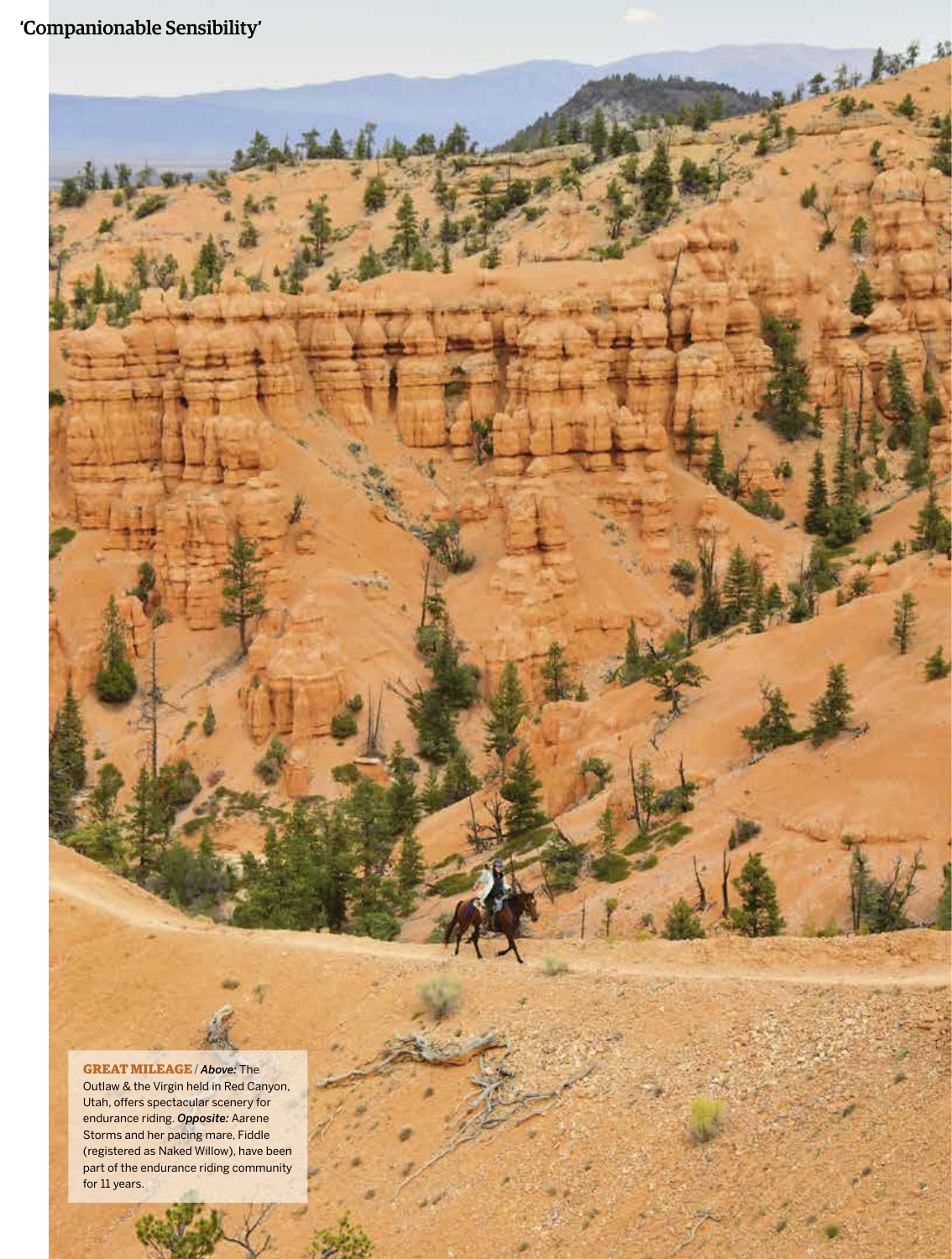

 $66$ My ideal endurance mount is **sane, sensible, and sure-footed,** with a good work ethic and

minimal silliness—and all that stuff adds up to a Standardbred."

Aarene Storms

"Some people who don't know the breed believe that 'Standies' are too hot for endurance competition," said Aarene Storms, endurance rider, blogger, and author of *Endurance 101*. "But the reality is just the opposite."

Storms has been doing endurance rides with her Dal Reo Hop Sing mare registered as Naked Willow—now affectionately called "Fiddle"—for the past 11 years. Fiddle began her career as an aspiring pacer, but when that didn't pan out, she was put up for adoption by Greener Pastures, an adoption agency in British Columbia.

"My first horse ever was a Standard-

bred and she and I learned [endurance] together," Storms said. "When she retired, I borrowed an Arabian gelding from a friend and rode him in endurance races for eight years and for more than 2,000 miles, but I missed a Standardbred's companionable sensibility."

So, Storms called Greener Pastures and got Fiddle. Over the course of their 11-year career in endurance riding, Fiddle and Storms have traversed thousands of miles, and even won the US-TA's High Mileage Standardbred Award in 2015, given to the Standardbred with the most registered miles ridden in that year's riding season.

"I've ridden lots of non-Standies in my life, but I'm never as comfortable with other breeds," Storms said. "My ideal endurance mount is sane, sensible, and sure-footed, with a good work ethic and minimal silliness—and all that stuff adds up to a Standardbred."

**O**ften, as is the case with Fiddle, endurance riding is a sport that Standardbreds get into after endurance riding is a sport that Standardbreds get into after harness racing.

Endurance rider and inaugural winner of the USTA High Mileage Standardbred Award, Patricia Clark, also chose a former Standardbred pacer as her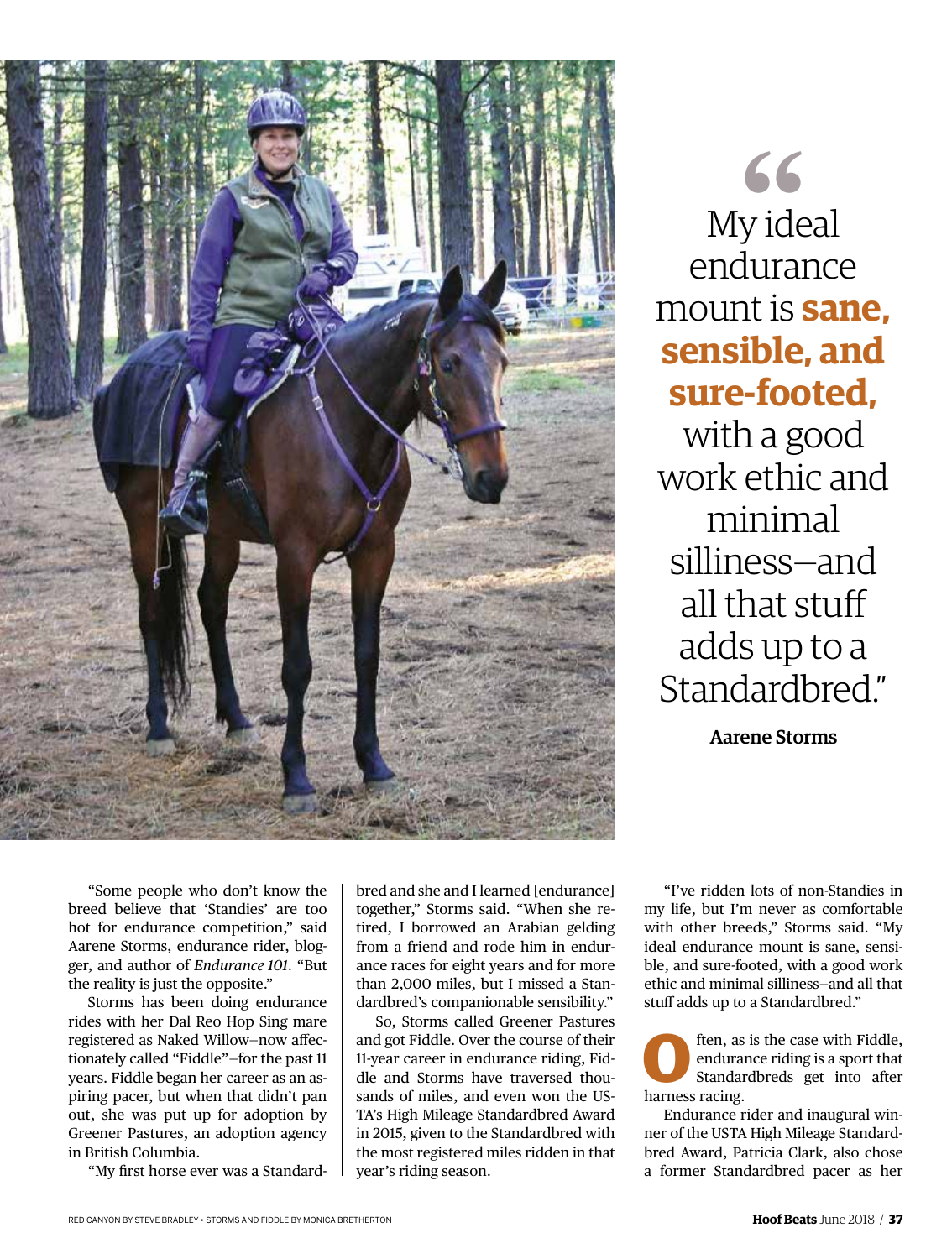#### 'Companionable Sensibility'





endurance mount.

Clark's horse, "Eli," was registered as East Meets West, a Western Paradise gelding trained by Archie McNeil. Clark said that, even though Eli is "royally bred through and through," he proved to be less than profitable on the racetrack, earning \$6,707 in purses in 21 starts.

So, he was chosen to go to the New

# **What Is Endurance Riding and How Can I Get Involved?**

Endurance rides are trail races that are 50, 75, or 100 miles in length, and take place all over the United States. Introductory 12- and 25-mile limited-distance rides give novice endurance riders and horses a chance to gain experience at a ride.

Endurance riding is especially popular in the western U.S., because of the amount of wide, open spaces and beautiful trails. The AERC (American Endurance Riding Conference) sanctions rides, and participants are then eligible to win awards like the annual

USTA High Mileage Standardbred Award.

There's also a large community following non-sanctioned endurance rides, where there are fewer awards and prizes to win, and the competition isn't as intense. But whether sanctioned or unsanctioned, one of the biggest draws to endurance riding is the sense of community, not only between horse and rider, but between competitors as well.

Endurance riding requires a horse-andrider team to cover the course in one day. The 50-mile courses need to be completed in 12

hours or less, and the 100-mile courses need to be done in 24 hours or less. Throughout the course, there are a series of checkpoints where the horse has to be evaluated by a veterinarian and be cleared to continue. All teams who complete the course within the allotted time are declared "winners" because of these vet checks, and all "winners" receive points and prizes. The first horse-and-rider team to cross the finish line, however, gets more points than others. The rankings of endurance riders are largely based on the number of miles horseand-rider teams accumulate over the course of their careers.

If you and your horse want to get involved in endurance riding, the first thing to do is register through the AERC website at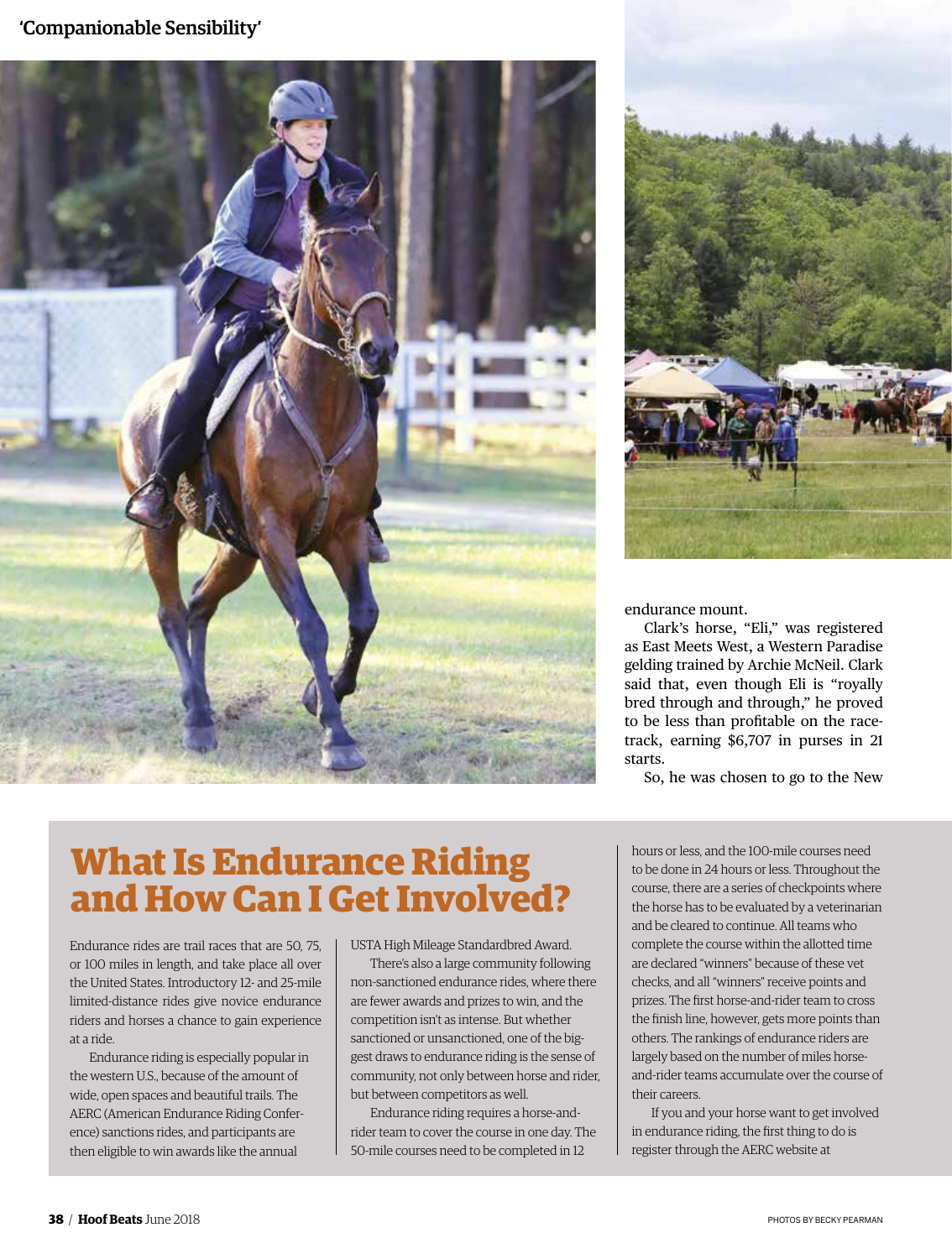**READY TO GO /** *Below:* Endurance participants set up camp outside Ashville, N.C., for the Biltmore Challenge last year. *Opposite:* Patricia Clark found her pacing gelding, Eli (registered as East Meets West), through the New Vocations Racehorse Adoption Program.



Vocations Racehorse Adoption Program to find a new career.

"I saw a short video clip on YouTube of Eli under saddle and knew I had to have him," Clark said. "I notified Dot Morgan, the director of New Vocations, and Eli was mine within four hours of having been put up for adoption. His quality, his regal air, and his athleticism illustrated all of the attributes I was seeking in an endurance prospect."

Storms said that the Standardbred's strong work ethic, strong feet, consistent trot, physical versatility, and flexibility with being handled by many different people make them ideal for endurance riding, where versatility, strength, and a cool temperament are a must.

"In a sport like endurance, where the trust between rider and horse is vi-

## USTA Supports Endurance Riding

Since 2011, the USTA has recognized the High Mileage Standardbred competing in sanctioned American Endurance Ride Conference (AERC) rides. The award is given to the Standardbred that has the most miles ridden during the current ride season (Dec. 1-Nov. 30).

The Standardbred Distance Championship not only adds to the USTA's portfolio of recognition for off-the-track Standardbreds, but also aims to contribute to providing a great network of Standardbred endurance riders.

Since 1996, the Standardbred Equine Program has worked with owners of offthe-track Standardbreds to educate the general public about the many disciplines Standardbreds excel at once they are retired from racing.

For more information about the SEP at the USTA, visit lifeafterracing.ustrotting.com, or send email inquiries to sep@ ustrotting.com.

tally important over miles of rough terrain, a smart and sensible horse is highly valued," Storms said. "I only wish more people knew about them, and I'm doing my best to spread the gospel."

While Storms has mainly stuck to riding Standardbreds throughout the course of her career, Clark has ridden many different breeds of horses.

"I have always ridden a variety

aerc.org. You can register either as a Junior (15 years or younger), Young (15-21 years old) or Senior rider (21-plus years old), and this will determine which division you'll be able to race in. Senior riders are further divided into weight categories: Featherweight (160 lbs. or less), Lightweight (161-185 lbs.), Middleweight (186- 210 lbs.) and Heavyweight (211 lbs. and up).

To register for a ride, contact race management of the specific ride well before the start date. Ride management will give you an application and more information about the specific ride. It's important to preregister, because some rides have an entry limit or preregistration deadline, so if you just show up, you might not be able to participate.

Before race day, make sure you check your

paperwork and ensure that everything is up to date; some states require a health certificate and proof of a negative Coggins test, and some require brand registration.

More information about endurance riding, Standardbred endurance recognition programs, and requirements and entry information for the distance championships can also be found on the USTA's Life After Racing endurance page at lifeafterracing.ustrotting.com/endurance. cfm.

**GOOD START** / Penny Markle and her Standardbred Alacritous participated in a 25-mile ride this past April at Spring Fling in South Carolina.